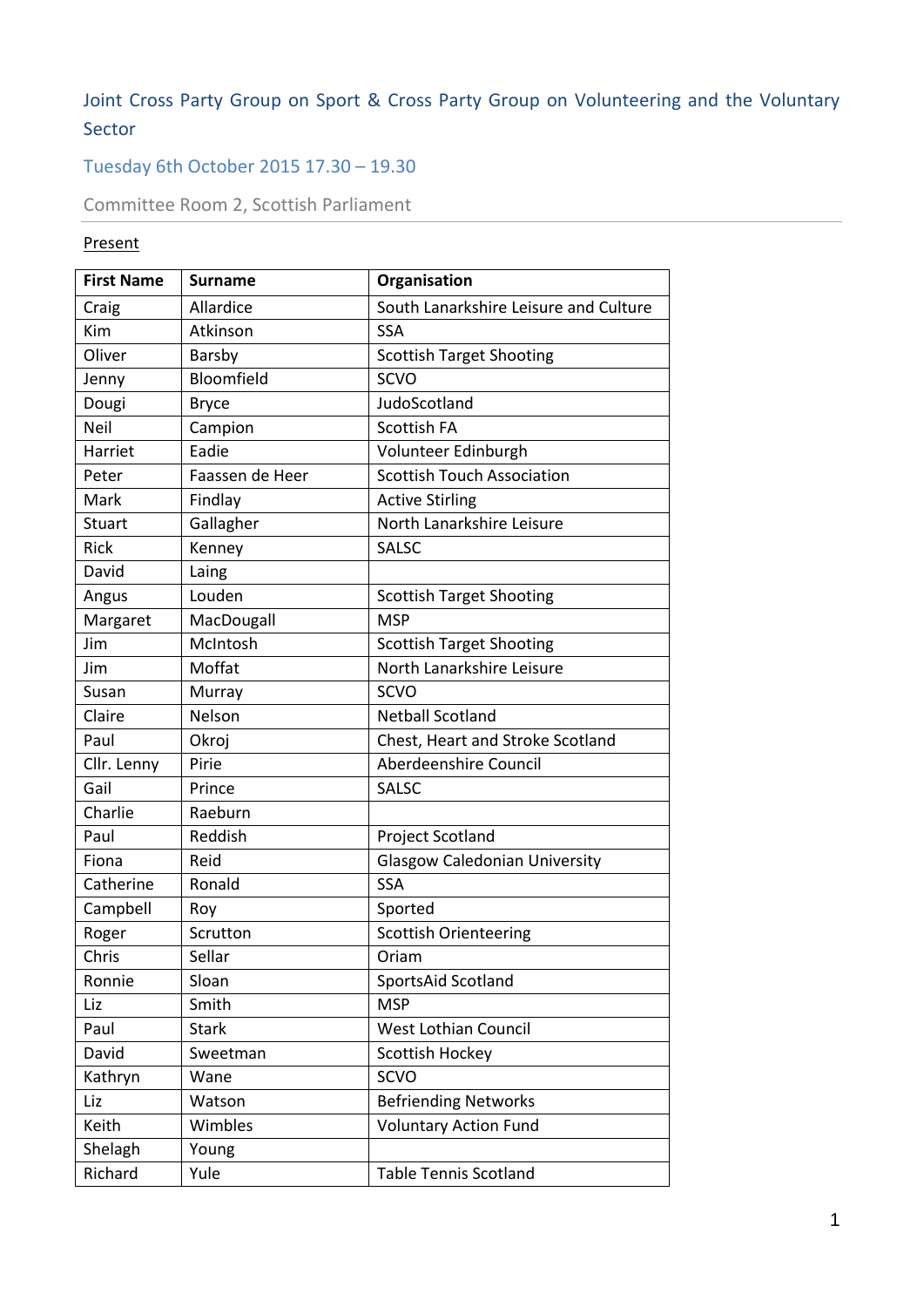#### Apologies

| <b>First Name</b> | <b>Surname</b>   | Organisation                            |
|-------------------|------------------|-----------------------------------------|
| David             | Arnott           | <b>SALSC</b>                            |
| Roger             | <b>Binks</b>     | <b>Scottish Croquet Association</b>     |
| Tom               | <b>Bishop</b>    | <b>Scottish Cycling</b>                 |
| Darryl            | <b>Broadfoot</b> | Scottish FA                             |
| Craig             | <b>Burn</b>      | <b>Scottish Cycling</b>                 |
| Jane              | Campbell         | <b>Snowsport Scotland</b>               |
|                   | Morrison         |                                         |
| John              | Clayton          |                                         |
| Lee               | Cousins          | <b>SSA</b>                              |
| <b>Bruce</b>      | Crawford         | Royal Caledonian Curling Club           |
| Kirsty            | Cumming          | Sporta                                  |
| Jess              | Dolan            | <b>Ramblers Scotland</b>                |
| Cllr Bob          | <b>Ellis</b>     | <b>SALSC</b>                            |
| David             | Ferguson         | Sporta                                  |
| Jim               | Fleeting         | Scottish FA                             |
| Cllr Jim          | Harte            |                                         |
| lan               | Hooper           | Glasgow Life                            |
| Flora             | Jackson          | <b>NHS Health Scotland</b>              |
| Alison            | Johnstone        | <b>MSP</b>                              |
| Bill              | Knox             | <b>Bowls Scotland</b>                   |
| Liza              | Linton           | <b>RYAS</b>                             |
| David             | Marshall         | <b>Tennis Scotland</b>                  |
| Cllr Ron          | <b>McKail</b>    | Aberdeenshire Council                   |
| Ruth              | Mendel           | <b>SCIS</b>                             |
| John              | Park             | <b>SSA</b>                              |
| Colin             | Rennie           | <b>Fields in Trust</b>                  |
| Prof. Brian       | Robinson         | <b>ABRS</b>                             |
| Chris             | Sellar           | South-West Edinburgh Community<br>Sport |
|                   |                  | Hub (at Heriot-Watt University)         |
| Rebecca           | Simpson          | <b>Youth Scotland</b>                   |
| Ron               | Sutherland       |                                         |

#### Introduction to joint Cross Party Group and CPG on Sport AGM

Liz Smith MSP welcomed all attendees and speakers to this joint CPG between the CPG on Sport and the CPG on Volunteering and the Voluntary Sector.

She especially welcomed Margaret MacDougall MSP, Convenor of the CPG on Volunteering and the Voluntary Sector.

Liz explained that there would be two parts to the evening – the AGM of the CPG on Sport and then the joint CPG looking at 'Volunteering: The Case for Change'.

Liz noted apologies for the evening – there were no others to be added to this list on the night. CPG on Sport Co-Convenor Alison Johnstone MSP sent her apologies for the AGM.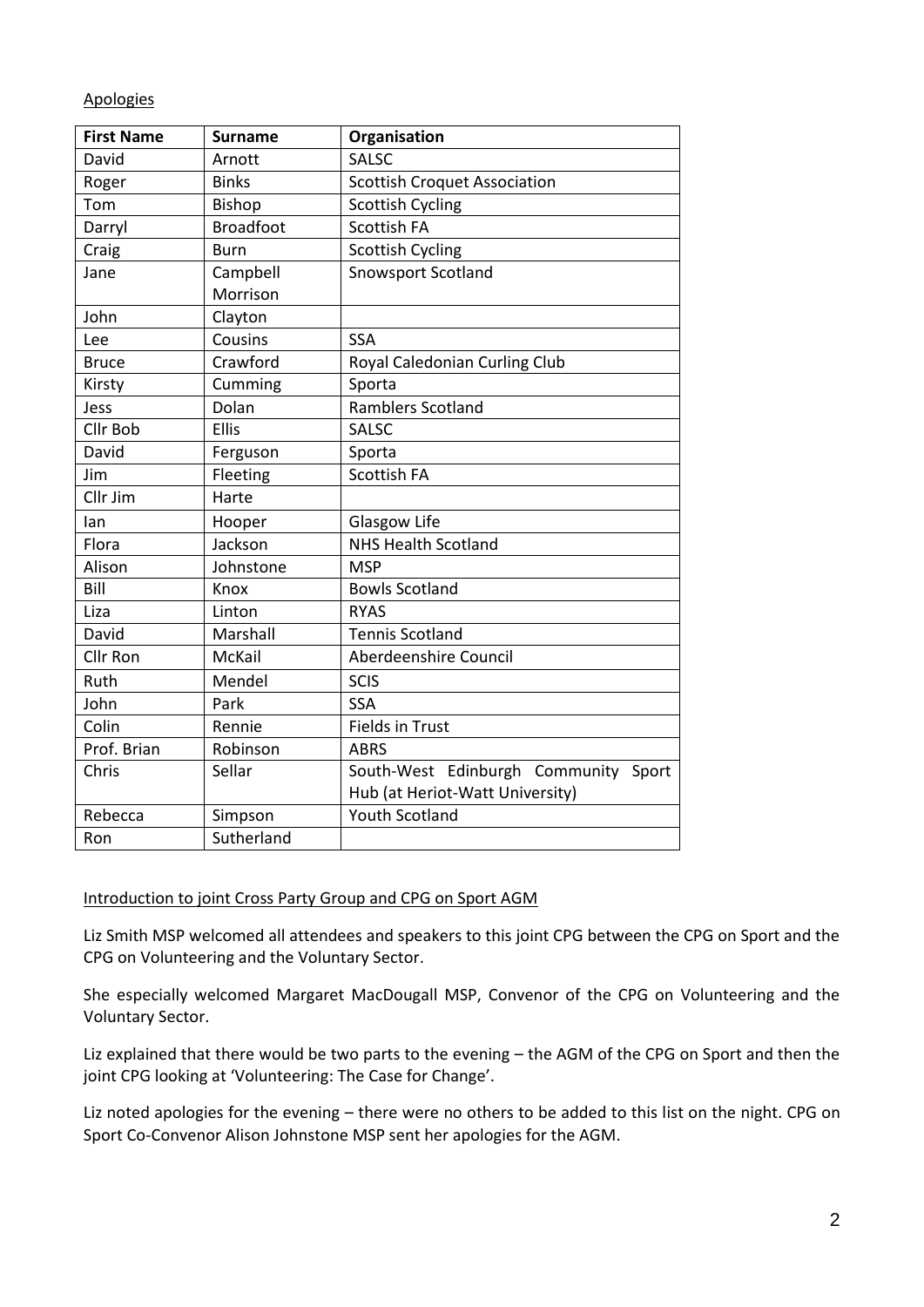## Minutes

The minutes of the 2014 AGM were approved by the Group (proposed by Jim McIntosh and seconded by Dougi Bryce).

#### Election of Office Bearers

**Convenors** 

Liz confirmed that both she and Alison Johnstone MSP were happy to re-stand as Co-Convenors if the Group was in agreement with this. The Group approved re-election of the Co-Convenors.

Deputy Convenors

The Group approved re-election of the Deputy Convenors (James Kelly MSP, Jim Hume MSP & Mark McDonald MSP)

Group Officers

The Group approved re-election of the Group Officers (Nanette Milne MSP, Patricia Ferguson MSP, Tavish Scott MSP, Clare Adamson MSP & Rhoda Grant MSP)

**Secretariat** 

The Group approved re-election of a joint Secretariat between the Co-Convenors' offices and the SSA.

#### Matters Arising

Liz explained that following the CPG on Sport meeting in March at which Fiona Hyslop MSP, Cabinet Secretary for Culture, Europe and External Affairs, presented, the consultation on the BBC Charter Renewal will conclude on 8 October (information has been circulated to CPG on Sport Group members). She explained that more information was now available on the Charter Review and that the SSA had responded on behalf of governing bodies to the consultation.

#### **END OF AGM.**

Next Meeting Date

Amended to 13 January 2016.

#### Opening of CPG

Liz Smith MSP (Co-convenor) opened the joint CPG part of the meeting, welcoming attendees and speakers. She introduced the topic, 'Volunteering: The Case for Change' as an area of much common ground for the groups. Liz then introduced the evening's speakers from the Scottish Volunteering Forum, a group of voluntary organisations working collaboratively for the overall benefit of volunteering in Scotland. She introduced the Forum's Chair, Paul Okroj, who was first of the evening's speakers.

## **Paul Okroj – Chair, Scottish Volunteering Forum (and Volunteer Development Manager at Chest, Heart & Stroke Scotland)**

Paul began by explaining the current picture of volunteering in Scotland, noting that the number of volunteers has remained pretty static over the last few years (1.3million). 60% of all volunteering is completed by 6% of the population. He said that those wanting to volunteer today are different to those who traditionally volunteered – people tend to come into volunteering now knowing what they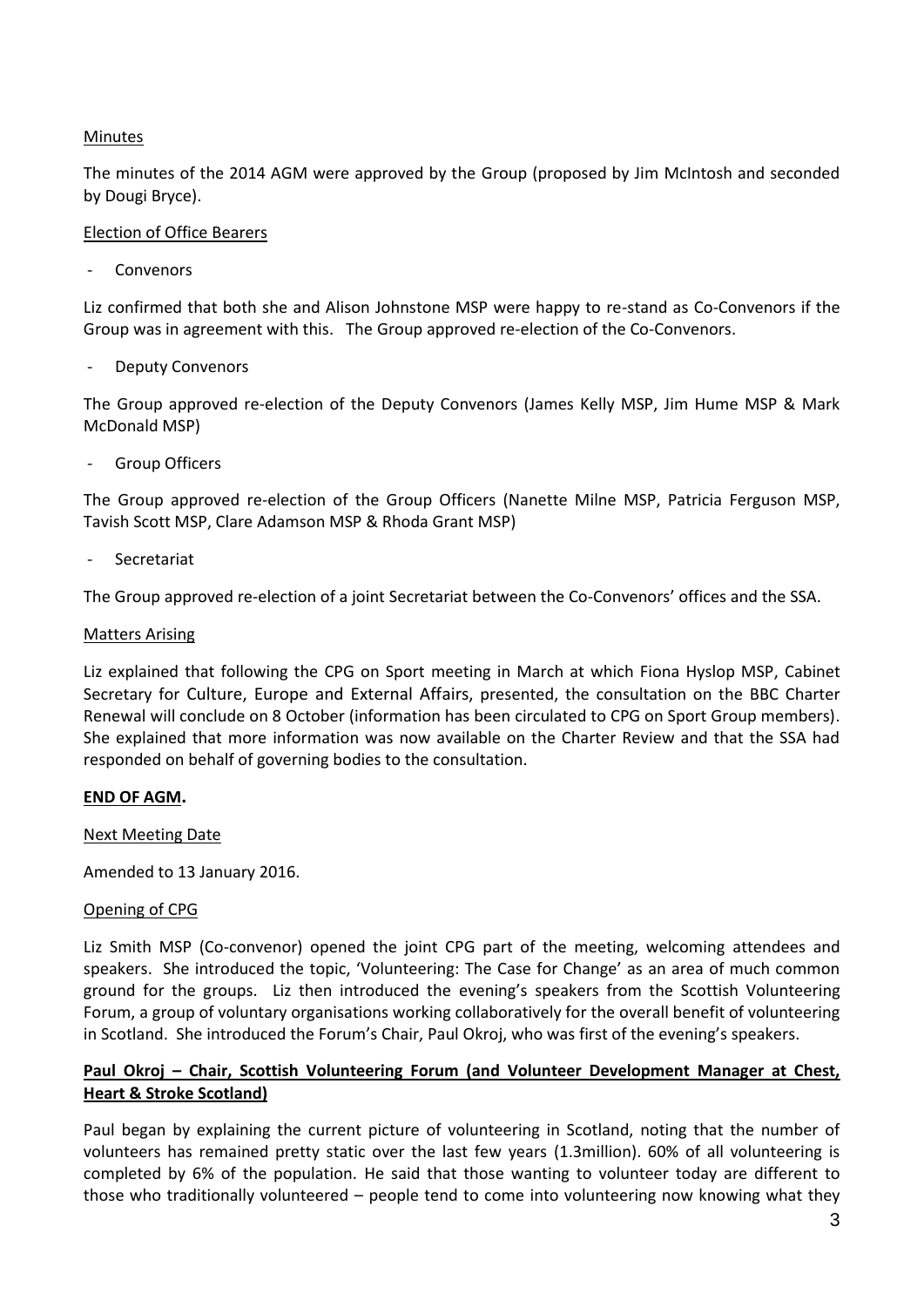want to get out of it. While 40% of people wouldn't volunteer again because they didn't have a positive experience.

He explained, therefore, that the purpose of the Forum is about looking at how we can increase the number of people volunteering, especially in a time when the pool of volunteers is getting less and less.

He highlighted that 50,811 people applied to volunteer at Glasgow 2014 – which is more than applied for the Commonwealth Games in Manchester and Melbourne combined - which shows there is an appetite for volunteering. However, despite the excitement around volunteering at this event, volunteering numbers continue to remain static.

Paul explained that the Forum's document, 'Why Volunteering Matters – The Case for Change' comes from wanting to develop a set of key asks around volunteering in Scotland. Paul proceeded to go through the document, summarising the key benefits of volunteering and the asks within it. The presenters then went on to say more about each of the asks.

Ask 1: Be the Change – Paul Reddish (also a member of the forum – and CEO at Project Scotland) clarified that this is about organisations prioritising volunteering and the needs of volunteers within strategic and operational planning. With this in place everyone should be encouraged and supported to contribute to their communities through volunteering. He reinforced that this is bout focusing on the individual, what they want out of volunteering and thinking about volunteering strategically. Do we have leverage opportunities to support and encourage volunteering within our organisations?

Fellow Forum member, Susan Murray – Assistant Director of Public Affairs at SCVO – expanded on Ask 2: A Culture of Volunteering for All – this is about every person realising the benefits of volunteering. The Forum wants more people to see volunteering as a solution  $-$  a norm. Susan explained that it's about a big cultural change; eg do organisations have volunteering policies? She emphasised that a commitment to this cultural change will lead to progress. For example – if your parents volunteer, you are more likely to volunteer. She clarified that an increase in participation is predicated upon an increase in volunteering and, therefore, that increasing volunteering rates needs to be a government priority.

Susan also shared a significant success from within the Scout Association by way of an example; their hugely successful campaign to increase their volunteer numbers was to ask all volunteers to ask someone else to volunteer too.

Paul R then expanded on Ask 3 of the document: Employer Supported Volunteering – which asks that everyone is supported as a volunteer and able to contribute to their communities through volunteering. Paul explained that employers need to think about how they release/provide flexibility to support volunteers and that for that to happen, the case needs to be made to employers.

#### Q&A Session

1) Liz Smith MSP (Co-convenor) opened up the Q&A session, asking whether having to meet PVG requirements was putting some people off volunteering.

A: Paul Okroj said that this shouldn't be an issue, as most voluntary sector organisations will get that cost covered by the Scottish Government.

A: Paul Reddish talked also of the issue where past criminal convictions are completely ruling someone out of a volunteering opportunity when that should not be the case. Strictly ruling someone out because of a past criminal conviction goes against the document's sentiment of an entitlement for all to volunteer.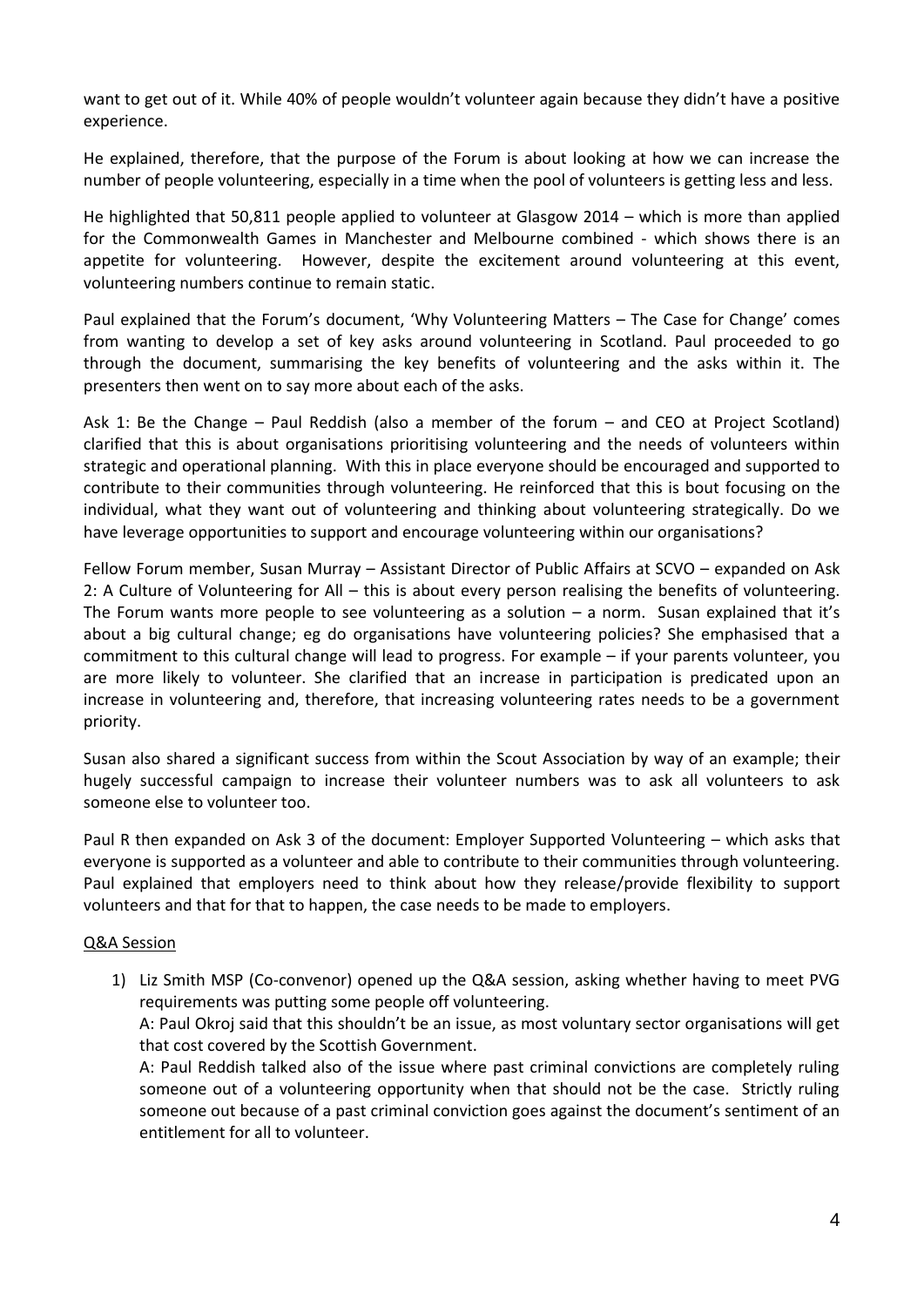2) Margaret MacDougall MSP queried what has happened to all the Glasgow 2014 volunteers. She noted that, given there isn't really one sector that doesn't rely on volunteers, how can we then better support volunteers?

A: Paul Okroj emphasised that training is imperative and that organisations need to look at value-auditing to assess the full system of support currently in place and then assess what needs to be put in place to provide more support in the future.

A: Based on experience from Glasgow 2014, Neil Campion – Scottish FA – suggested that it's about focusing on getting the right people in the right role. He said that recognition is the most important thing and there's a need to make sure that organisations with volunteers are making sure they feel good. Lessons from Glasgow 2014 can be applied to everyday volunteering. Neil also explained that data on volunteers from Glasgow 2014 (who were willing to be contacted about volunteering in the future) was passed on to Volunteer Scotland.

A: Paul Okroj explained that 'Volunteer Week' takes place every year and that so far, Scotland hasn't done enough on this. This could be better used in promoting support for volunteers.

A: Harriet Eadie – Volunteer Edinburgh – said that the most common motivation for volunteers in her experience is that desire to make a purposeful contribution. Harriet also drew the Group's attention to the fact that it was the Volunteer Edinburgh Recruitment Fair the day after the CPG and that this event would be showcasing a whole range of volunteering opportunities.

A: Shelagh Young suggested that it's very difficult for organisations to provide support for volunteers and that more investment is needed. She also reminded attendees that everyone has a legal right to request flexible working for any reason. Such a request can only be refused by an employer on business grounds.

A: Susan Murray explained that the key thing is listening to volunteers. She re-emphasised the statistic that 40% of people that volunteer never volunteer again. She noted too, the need to support volunteers who have additional support needs and that this requires financial support.

3) Liz queried why there is an issue getting those in the 25-45 age group volunteering.

A: Paul Reddish said that largely, the reason is lack of time, noting that in a recent survey, 9 out of 10 of this age group said they didn't have the time.

A: Richard Yule – Table Tennis Scotland – said that from his experience, many people get into volunteering through their workplace. He supported the premise that employers should facilitate this and suggested that government could provide tax breaks for employers that do so.

4) Liz asked the panel's views on how employers could help.

A: Paul Reddish suggested that employers need more guidance on what kind of volunteering is available and can make a difference. Although some companies may have a token one day a year for volunteering policy, when teams do community projects, these one-off initiatives are likely to be less helpful than, for example, the releasing for an hour a month of a finance professional to assist a small community group with their accounts. He said that it's not that businesses don't want to help, we just need to better explain what kind of volunteering can make the biggest difference.

A: Susan Murray agreed, saying that the sector has a huge job to do in this area as, like Paul said, one day initiatives don't lead to long-term partnerships. The voluntary sector needs to be more creative in turning offers of help around.

5) Neil Campion asked the panel if enough is being done to support organisations in advising how best to approach businesses.

A: Paul Reddish said that at the moment, things aren't joined-up enough, but some fundraisers make it work for them.

A: Paul Okroj emphasised that we need to be looking at all employers, not just the larger ones. He agreed that there could be a much more coordinated approach.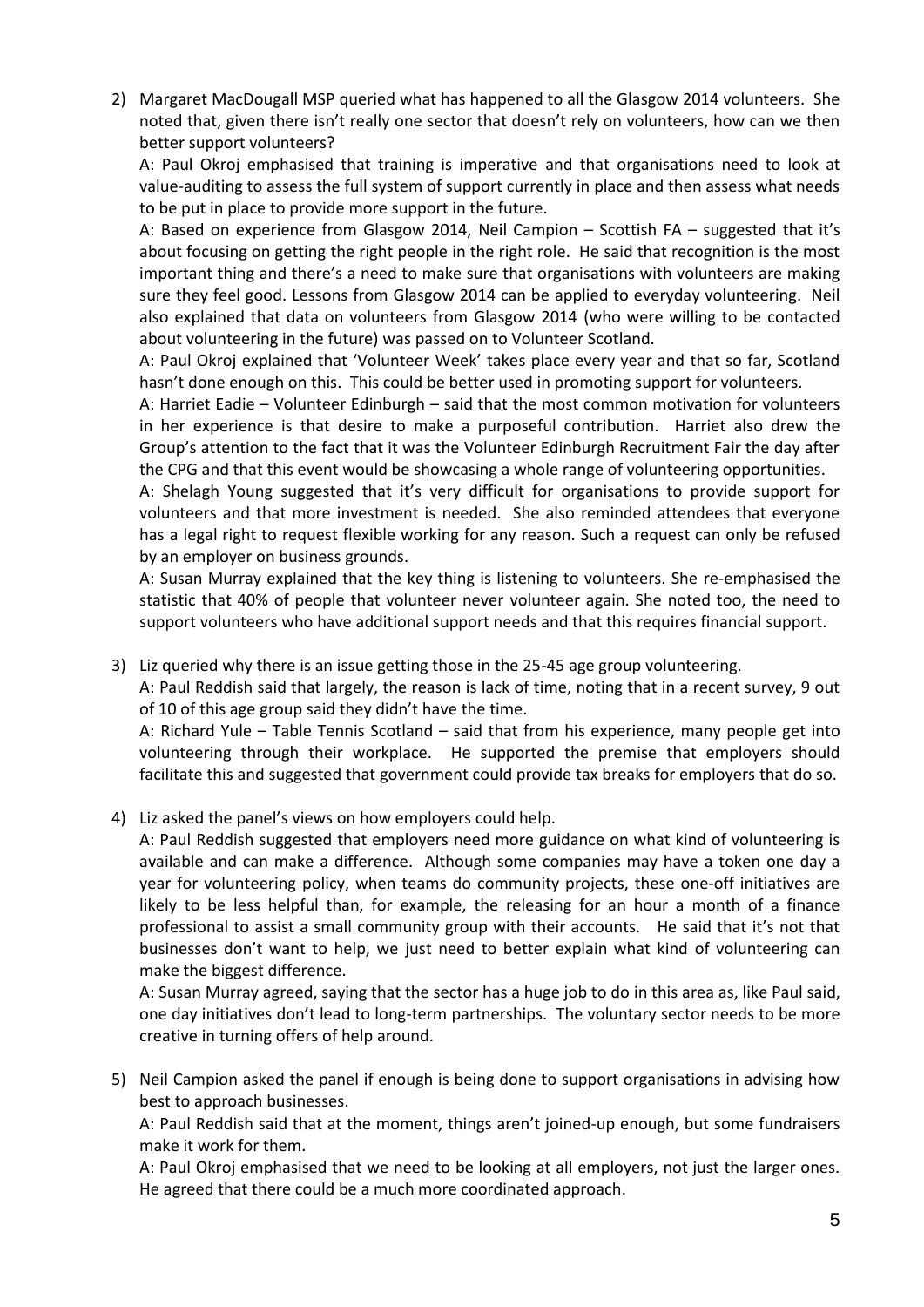6) Ronnie Sloan – SportsAid Scotland – suggested there's a need for things to be more defined, as at the moment it seems like quite mixed messaging. He was interested to hear from the panel what kind of volunteer roles are currently needed.

A: Paul Reddish suggested that it's less about specific roles and more about what companies can offer people – not everyone is motivated only by altruistic reasons.

Shelagh Young noted that people are reported to be working longer and longer hours, perhaps organisations could give people their own time back. She also suggested that explaining the advantages of freeing up employees for volunteering isn't always easy as there are often internal walls to breach.

Harriet Eadie emphasised that employers are a big part of the required culture change. She said too that we tend to get hung up on corporate business and that it's worth remembering that volunteering is for all levels of staff.

Angus Louden – Scottish Target Shooting – suggested that the culture's got to be about how volunteering is encouraged throughout life.

Paul Okroj explained that The Case for Change looks at inclusion of all ages in volunteering. He explained that organisations – such as those in attendance – need to be ambassadors and help to create ambassadors. The biggest ask of all is about improving the long-term picture of volunteering.

7) Liz Smith asked whether we are at the stage in schools where volunteering on CVs is a genuine commitment rather than a one-day thing – is the Curriculum for Excellence encouraging more than one-off volunteer opportunities?

A: Paul Reddish said that the Curriculum for Excellence has provided a structure to help people do more out of schools, but there is a long way to go.

A: Liz mentioned that the International Baccalaureate assesses volunteering in the community and queried whether Scotland could benefit from incorporating volunteering into qualifications. A: Paul Reddish said that he doesn't see the need for this to happen.

Shelagh Young reminded the group of the recognition that the Saltire Awards provide – it allows most students, independent of academic achievements, to be rewarded for their time and commitment.

Paul Reddish emphasised that, compared to some countries, Scotland is ahead in regard to progressing volunteering.

8) Charles Raeburn queried whether the world of sport links well to the structures in volunteering. He questioned whether the Community Empowerment Bill could help facilitate more volunteering opportunities. He suggested that we need to be clear on what kind of volunteering we need.

A: Stew Fowlie – Scottish Student Sport – suggested that people don't identify volunteering as a macro-concept. He said that his experience in student sport is that people want to be involved when they can have a say in decision-making. He emphasised too that clubs and organisations must benefit from the knowledge of the tools that make supporting volunteers easier.

A: Paul Okroj agreed that there is a real lack of resource that people/organisations can go to for support on this topic. However, he did note that we shouldn't lose sight of informal volunteering, which requires less formalised structures.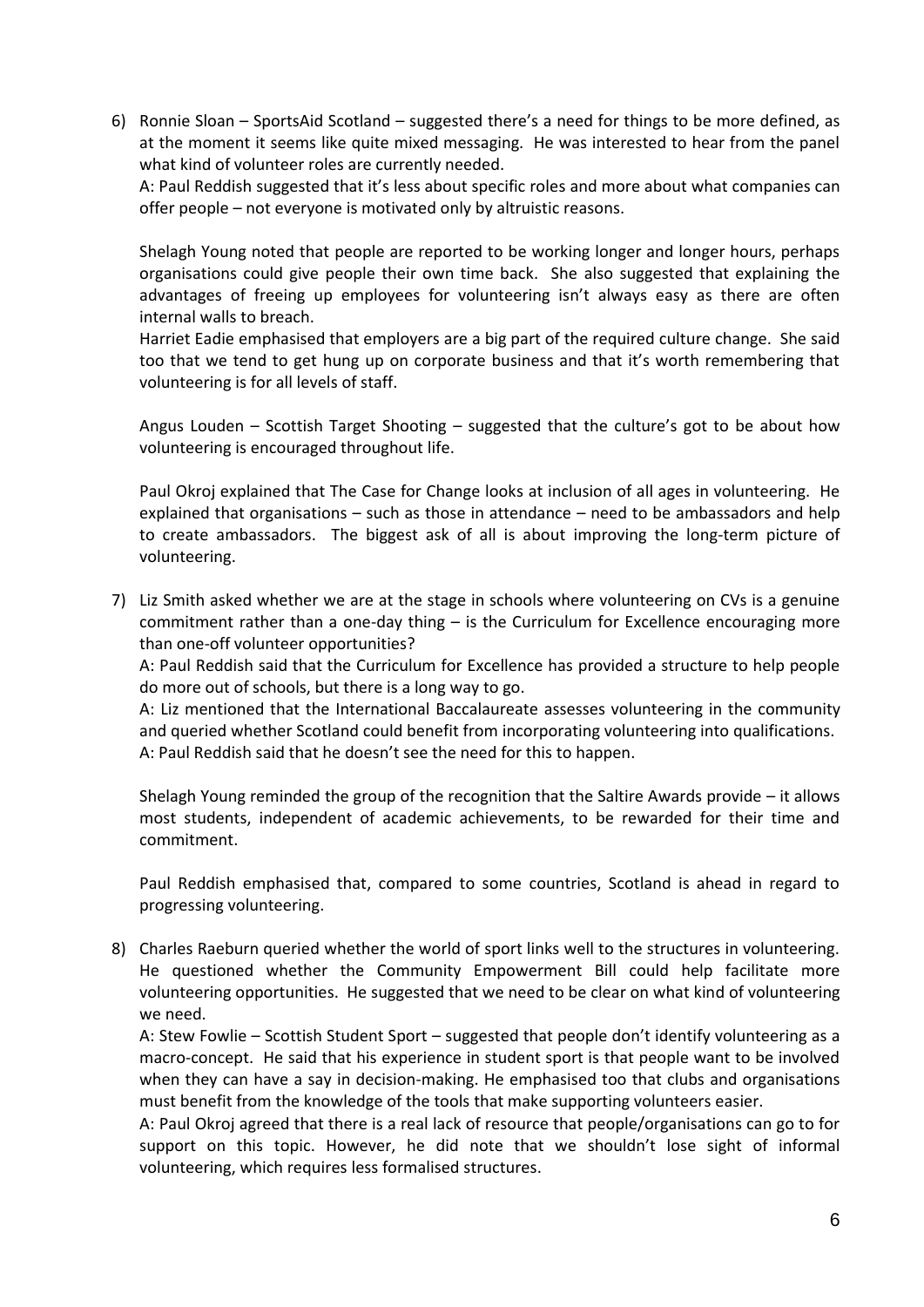A: Chris Sellar – Herriot Watt University – was in agreement that the Saltire Awards are undervalued and under-used. He said that they use them as a form of volunteer recognition. Chris noted too that more resource directed at IT systems would be really helpful from an administrative perspective. He mentioned that there have been frustrations around the Volunteer Scotland website and recruitment via the site. At the moment he thinks that many IT systems are making it too hard for people to sign up and get involved.

Keith Wimbles – Voluntary Action Fund – suggested that lots of volunteering goes unnoticed. He said that there are lots of things happening without a lot of money in place and more recognition is needed. Keith suggested that we don't celebrate volunteering enough.

9) David Sweetman – Scottish Hockey – explained that sports clubs don't tend to be great at succession planning and more creative thinking is needed around this. He queried whether the Scottish Government is monitoring if Glasgow 2014 volunteers are still volunteering.

Kate Wane – SCVO – raised the issue of how we can better support people with disabilities who want to volunteer.

A: Paul Reddish said that about 10% of those organisations that work with Project Scotland are in a position to take people with disabilities. He did emphasise that there are real practical difficulties and that organisations need supported, not criticised, in order to better support people with disabilities. He suggested that most organisations are not resourced to provide this support and that significant investment is required.

A: Susan Murray explained that the My Volunteer Account portal was set up for the ~45,000 that volunteered at the Games and were happy for their contact details to be passed to Volunteer Scotland. From the last known update, only 6% of these people have registered their account on this portal.

A: Fiona Reid – Glasgow Caledonian University – said that there is currently a piece of research due to report at the end of the year which looks at what Glasgow 2014 volunteers are doing now – this includes all of those that applied, not just successful applicants.

10) Campbell Roy – Sported – asked whether there is any research which demonstrates why people don't volunteer again.

A: Paul Reddish explained that past research and experience shows that people don't feel included enough. He suggested that volunteer motivations are changing and that those recruiting volunteers aren't asking – what can we do to keep you as a volunteer?

A: Neil Campion suggested that the profiling of volunteering needs an image change. He emphasised that it's not necessary to leave the house to volunteer – social media is the new word of mouth, to the point that websites are almost out-dated. He suggested that it's time for volunteering to move into the 21<sup>st</sup> century. He noted that Glasgow 2014 had lots of resource at its disposal as regards its volunteers – most groups don't have this resource.

A: Claire Nelson – Netball Scotland – said that Netball Scotland has put a great deal of work into researching why people want to get involved. She said they've found that saying thank you is key. She emphasised that volunteers have helped Netball Scotland grow and that it would be good to share best practice ideas between sports.

A: Peter Faassen de Heer – Scottish Touch – explained that having a volunteering strategy in place has helped them a lot. He'd also be very keen for sharing of good practice to take place.

Richard Yule suggested that events are effective drivers to recruit volunteers and they provide an effective way of recruiting people for longer term volunteer roles.

Shelagh Young asked that we don't forget about older volunteers and the importance of accessibility and diversity. Many clubs can have old-fashioned attitudes in place and more work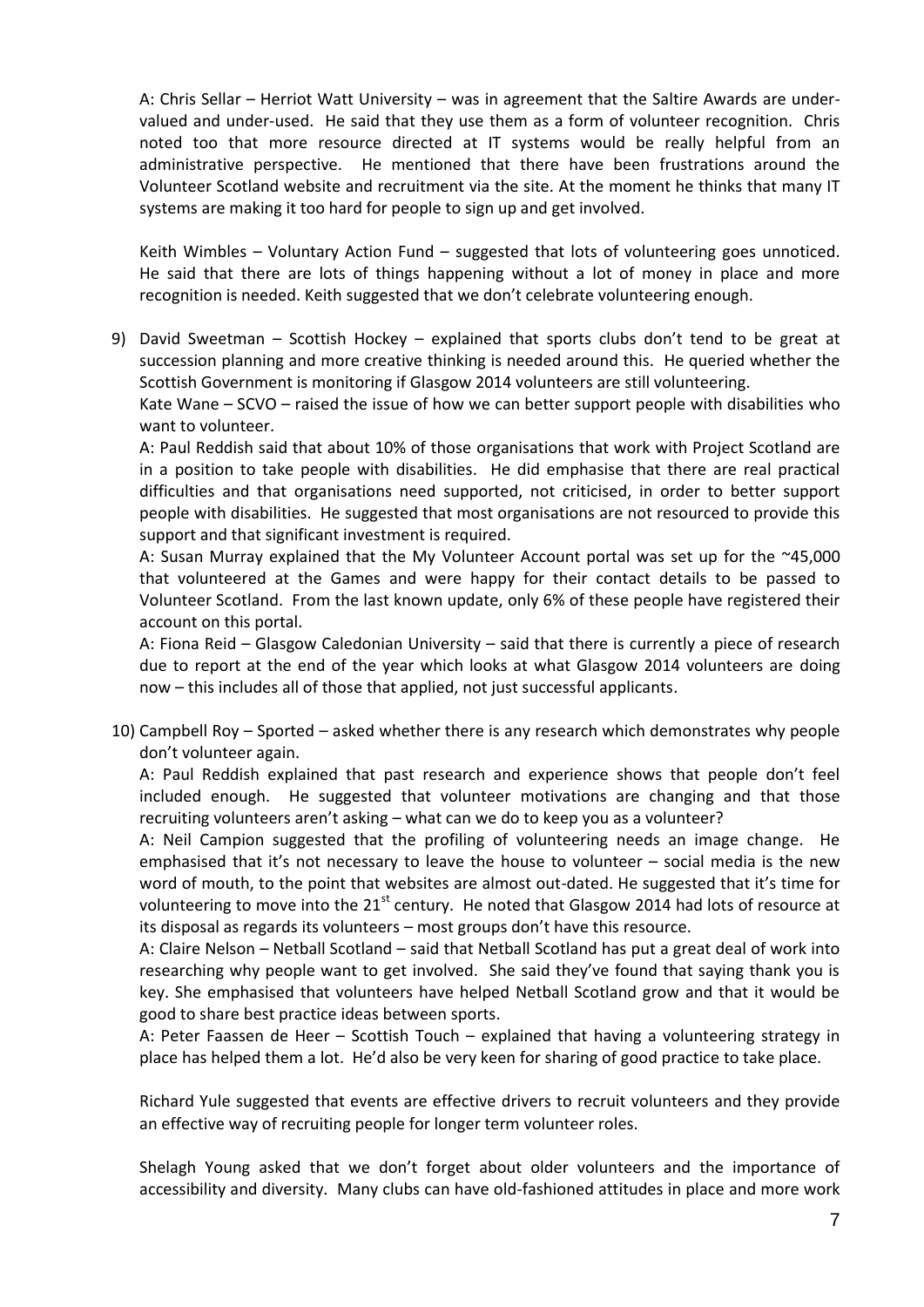needs done on keeping recruitment diverse and current. Shelagh again re-iterated that employment law states that everybody has the right to request flexible working and requesting this for volunteering is a legitimate request. It's the responsibility of the employer to take these requests seriously and as said earlier, a request can only be refused on business grounds.

11) Liz then asked the panel to state the one thing they'd like to see happen to advance the progress of volunteering:

A: Paul Okroj said there is a need for a more structure approach towards volunteering in Scotland and to better celebrate volunteering in Scotland. He wants to see volunteering moved into the  $21^{st}$  century and would like to see the Scottish Government create a national volunteering indicator.

A: Paul Reddish said he'd like to see individual organisations asked how important they think volunteering is and based on this, ask them how much time they'd be willing to commit to it. He wants organisations of all sizes to see it as an important issue.

A: Susan Murray questioned whether we're really listening to what volunteers want. She said there is a need to challenge bad practice e.g. do things like 'My Volunteer Account' really work? She challenged everyone to take volunteering, use it, talk about it, do more succession planning and encourage more people to help out other people.

Liz Smith MSP thanked all panellists and attendees for their contributions. The Scottish Volunteering Forum's 'Case for Change' document is available here: [https://scottishvolunteeringforum.files.wordpress.com/2015/10/why-volunteering-matters-the-case](https://scottishvolunteeringforum.files.wordpress.com/2015/10/why-volunteering-matters-the-case-for-change.pdf)[for-change.pdf](https://scottishvolunteeringforum.files.wordpress.com/2015/10/why-volunteering-matters-the-case-for-change.pdf)

She indicated the dates of the next meetings of the respective CPG groups as follows: CPG on Sport: 13 January 2016.

CPG on Volunteering & the Voluntary Sector: 24<sup>th</sup> November 2015.